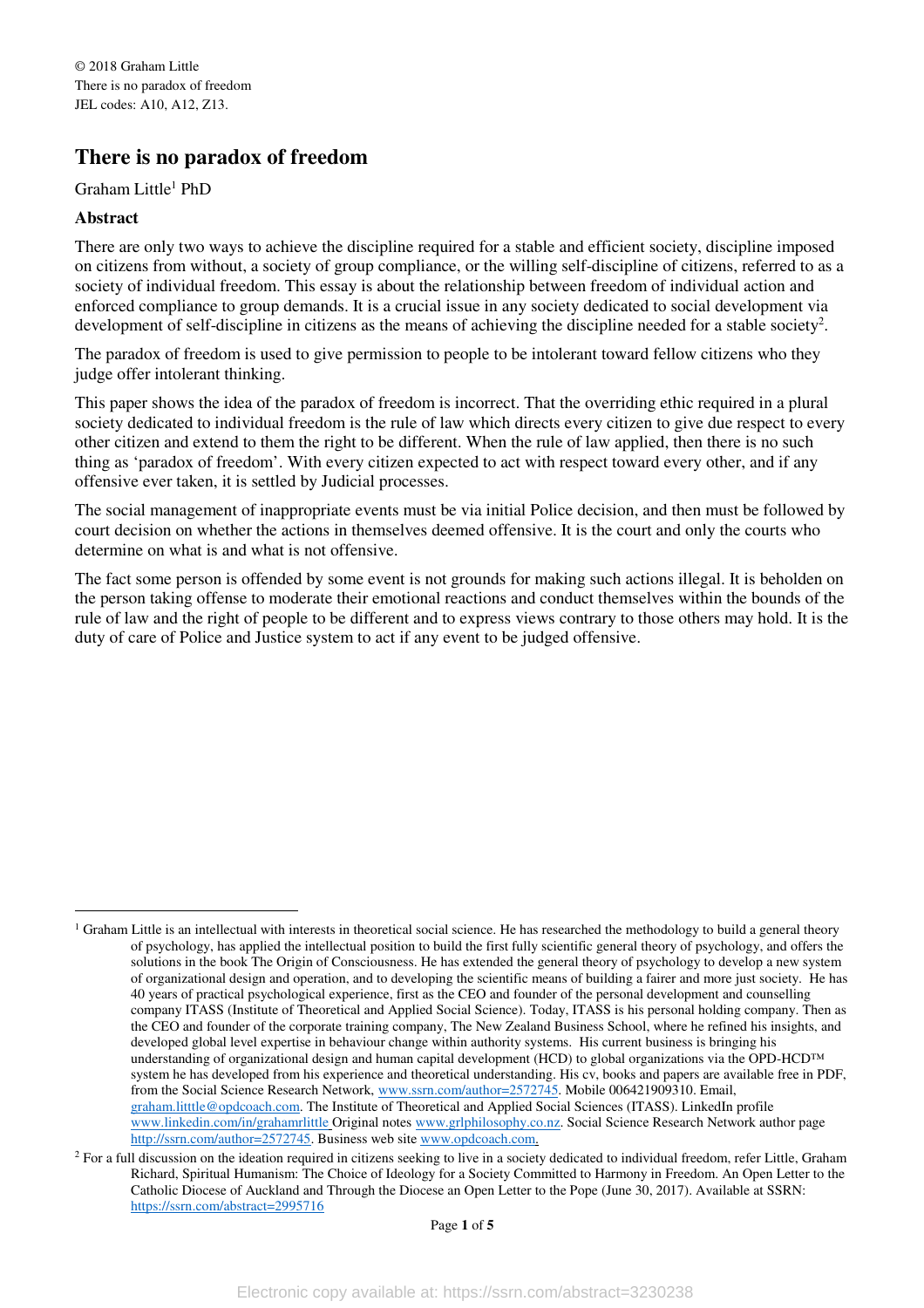$\overline{a}$ 

## **There is no paradox of freedom**

The paradox of freedom was first offered by Karl Popper in his book The Open Society and its Enemies<sup>3</sup>. He argued that freedom demands a tolerant society, but that an excess of tolerance allows intolerant extreme conduct that can destroy tolerance. His point was that to protect tolerance thus protect freedom, one had to be intolerant of intolerance. Hence the paradox. Popper was wrong.

The fallacy is grounded on the failure by Popper to fully understand the essential structure of a free society $4$ , and the essential foundation on which it must be based. Popper's lack of understanding is understandable, in his day, there was no scientific general theory of psychology. The only one that exists today is in my work, which can be found at my Social Science Research Network author page<sup>5</sup>.

Humanity acts based on the ideas it applies to any situation, with the intensity of action derived from the emotions associated with the ideas. It follows that society is then an aggregation of this psychological foundation<sup>6</sup>.

Imagine a group drafted rules by which the members of the group would conduct themselves. The 'rules' do not have to be written, but they can be in the norms and ethics of conduct accepted by the group and referred to as such only in verbal exchange. There are sensibly transparent and agreed processes for modifying the 'rules'. We can call the rules, ethics, and social processes the 'social structure' of the group or apply a more common legal term 'constitution'. Thus, the constitution can be amended and developed as society evolves<sup>7</sup>.

Now, what exactly is the 'constitution'? It is the explicit and implicit expectations of how members of the group will treat each other. All conduct that falls within the constitution is legal<sup>8</sup>. All conduct.

Assume we seek social stability. A friendly, relaxed society, open and welcoming. Assume also a society dedicated to individual freedom, with people able to live as they choose, within the constitution. That is, not everyone is the same, not everyone accepts the same ideas. Such a society is possible if and only if citizens

<sup>&</sup>lt;sup>3</sup> Karl Popper was arguably the greatest philosopher of the twentieth century. I judge his two major contributions were his analysis of a free society (refer to his two-volume book *The Open Society and its Enemies*), and his epistemology, where he established that knowledge once created was independent of any knower (refer *The Logic of Scientific Discovery* and *Objective Knowledge*) and his ideas on falsification. I corresponded with Popper 1982/83, shortly before his wife died. Popper's work is extensive, to explore, place his name in Google and follow the links.

<sup>&</sup>lt;sup>4</sup> This paper is in contribution of some 3000 years of evolution of western thinking in the sociological structures and processes whereby every person can choose and live their own life. Thus, the paper is about the implicit tension between personal choice and group expectation. Ibid, 'Spiritual humanism' for a summary of western history of the struggle over this implicit social tension.

<sup>&</sup>lt;sup>5</sup> SSRN author page, www.ssrn.com/author=252745. Also, the TradePub page, which perhaps offers easier access to the books and papers on the fundamental science on which this essay is based https://www.tradepub.com/?pt=adv&page=Graham%20Little

<sup>&</sup>lt;sup>6</sup> Little, Graham Richard, The Origin of Consciousness (July 26, 2016). The Origin of Consciousness, Institute of Theoretical and Applied Social Science, New Zealand, Sixth edition, March 2016. Available at SSRN: http://ssrn.com/abstract=2814742. For an overview of the science of people on which this essay based, refer: Little, Graham, Mind Over Matter: Presentation to the New Zealand Ministerial Enquiry into Mental Health (April 7, 2018). Available at SSRN: https://ssrn.com/abstract=3158497

 $<sup>7</sup>$  For a full discussion of the sociological analysis arising from scientific general theory of psychology in 'Origin', refer Little, Graham</sup> Richard, Why Work (July 19, 2016). Available at SSRN: http://ssrn.com/abstract=2811954. Also, supporting papers:

<sup>•</sup> Little, Graham Richard, Through the Glass Darkly (July 19, 2016). Available at SSRN: http://ssrn.com/abstract=2811861;

<sup>•</sup> Little, Graham Richard, Redefining Science as the Social Extension of Human Nature: A New Intellectual Position Derived from the Proposition that We Can Only Interact with Perceptual Fields (November 27, 2016). Available at SSRN: https://ssrn.com/abstract=2876338

<sup>•</sup> Little, Graham Richard, Learning to Live with 'I Want What is Best for Me' (August 23, 2016). Available at SSRN: http://ssrn.com/abstract=2828356

<sup>•</sup> Little, Graham Richard, The Psychology of Freedom (September 1, 2016). Available at SSRN: http://ssrn.com/abstract=2833671

<sup>•</sup> Little, Graham Richard, 'Half-Filled Glass' View of Culture (January 10, 2017). Available at SSRN: https://ssrn.com/abstract=2897154

<sup>&</sup>lt;sup>8</sup> People act according to the ideas in mind. Therefore the 'constitution' forms the backdrop to mind. The shared framework of ideation citizens accepts as guiding social conduct. Some of the ideas are codified, but much is not rather embedded in the norms and 'expectations' of the group. In a society dedicated to individual freedom there Is also the right to challenge the constitution, with transparent social processes whereby that can occur. The crucial issue the focus of this essay is the limits of one citizen to object or express offence at the actions of another citizen. And what are suitable transparent and objective social processes here that can be manged, and where the society progressively decide and learn what is and is not legally acceptable. If deemed legally acceptable by those of accepted authority then all citizens need 'grin and bear it', even when they do not like it.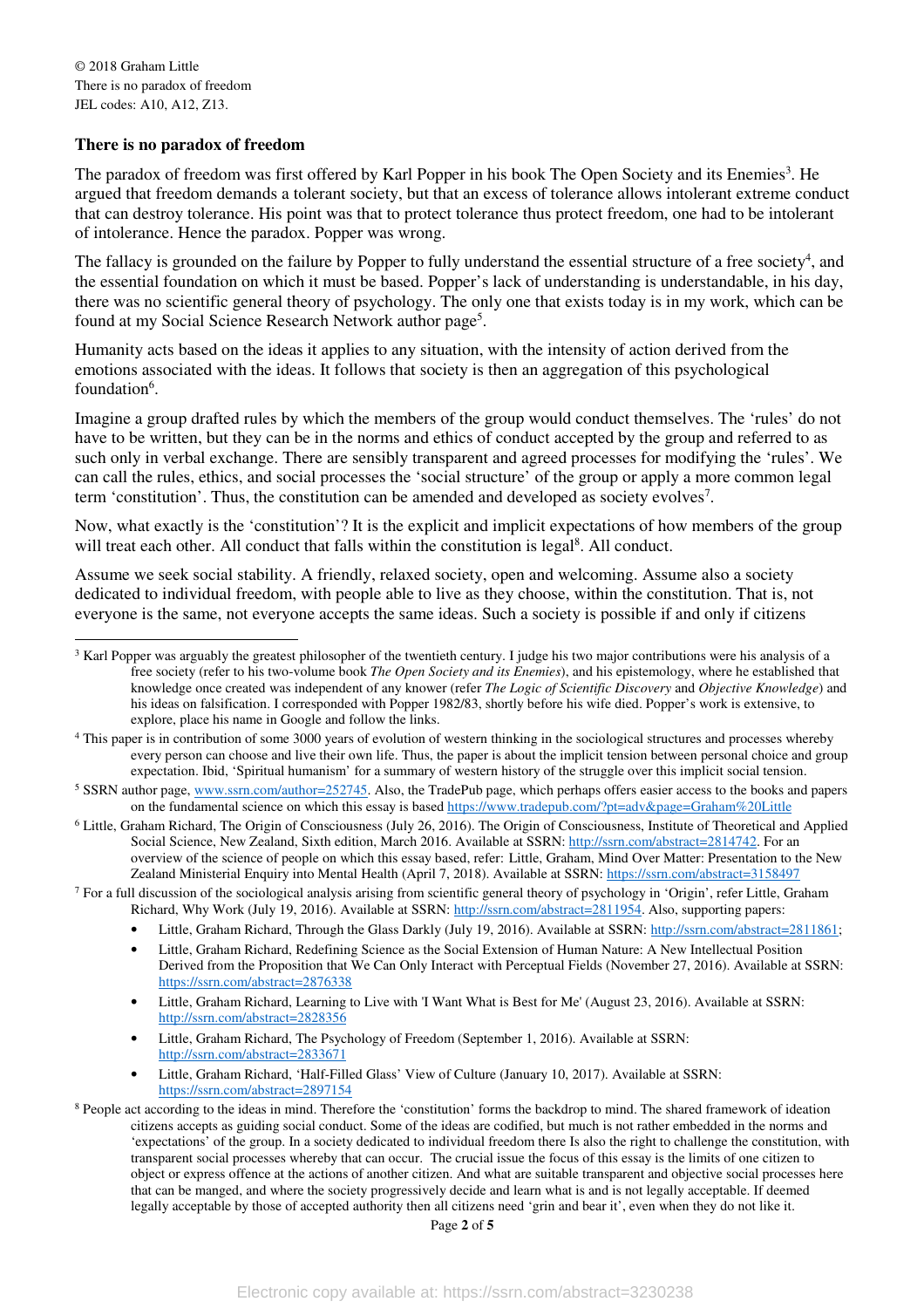accept the right to be different is the priority right of the society<sup>9</sup>. The term 'culture describes the way people live, usually associated in groups with common life style and values. Hence 'society' is guided by two crucial sets of ideas: First the social structure or constitution, second by the style of the group, referred to as the culture. The social structure is thus implicitly multicultural. This structure is essential if the society is committed to developing individual self-discipline allowing diversity of living styles. It is the constitution that carries the fundamental values of the society, linked directly to the management of the required social discipline, in free society, development of self-discipline enabling individual choice<sup>10</sup>.

Let's also imagine the group agreed dedicated people who adjudicated on what conduct was legal and what not. We can call these people the Police. Thus, if some activities were challenged by some members of the group, it is the Police to decide if the challenge legitimate, and to bring the offending group members to account. We can define the process of bringing to account the Judicial Process.

If any group member wishes to challenge the interpretation of any member on what is legal conduct, then the challenge must go to the Police, who then decide if the activity falls outside the constitution. If it does, then it is the Police, and ONLY the Police who have the right to stop the person and bring them to account via the judicial  $process<sup>11</sup>$ .

Let's also assume an absolute fundamental ethic in the group, that is if conduct is legal, then no group member has the right to hinder or restrict the person in their legal activities. This is called '*the right to be different'.* In modern society, I argue that this needs to be specified in the constitution, defining the question … what exactly are the limits to social protest and social non-compliance? The 2017 death in the protests at Charlottesville may have been avoided if the question answered and accepted by citizens. It was the protesters who stepped outside the constitution, or at very least acted in contradiction of the respect required toward fellow citizens in a plural society. It is the protesters who need feel ashamed.

Imagine a citizen encounters events they find offensive. What is their responsibility? Under the ethical guidelines of how such a society can/must function to exhibit social stability, what do they need to do? If they are at risk of losing their poise they must leave the event. They do not have the right to hamper, or impinge on the circumstances, they do not have the right to stop it. What if the citizen feels strongly they are being disrespected and the events offensive to them? The expected course of action is to walk away, make their opposition known, and lodge a complaint to the Police. The fact that some person becomes upset is insufficient ground for the Police to act and stop the event. The Police can never claim the event is to be stopped because people are threatening violent action. It is the Police fundamental duty of care to secure citizens safe social conduct, to ensure people can act as they choose within the constitution. It is also the responsibility of citizens to support the Police and report citizens who resort to such threats.

If the Police do act to stop any event, then they must justify any such action before a judge in a court of law. The Police are subject to the rule of law as much if not more so than citizens. It is only by the compiling of such case law precedent that the society defines what is and what is not legal, and via practical case, defines the right of one citizen to have the action of another curtailed due the fact they find the action offensive. I repeat, if the Police take any action over events some find offensive, automatically, within 2-3 days, they must justify such action to a judge. The 'offender' has the legal right of response before the judge and has right of legal representation since it was against them the Police acted. The complainant has no such right in court, other than be recorded as the initiating source of the Police action. What is being judged is the Police decision to accept the complaint and stop the event. All Police costs are met by Police, including costs of the offender if the decision of

 $\overline{a}$ 9 Ibid. 'Spiritual humanism', for a full discussion on the ideological priorities for such a society to be stable.

 $10$  For a full discussion on the role of intellectual institutions in supporting a free society, refer Little, Graham, Role of Intellectual Institutions Guiding Citizens on Ideas as Fit for Purpose (July 6, 2018). Available at SSRN: https://ssrn.com/abstract=3209575. Awaiting final acceptance by SSRN.

<sup>&</sup>lt;sup>11</sup> Refer the 1996 movie 'The People versus Larry Flynt' and the USA Supreme Court case that initiated the legal definition of 'free speech'. This paper asserts that to manage societies of individual freedom we need ensure such legal processes are fully understood and accepted by all citizens. That vigilante lynch mobs are unacceptable social conduct and will not be tolerated.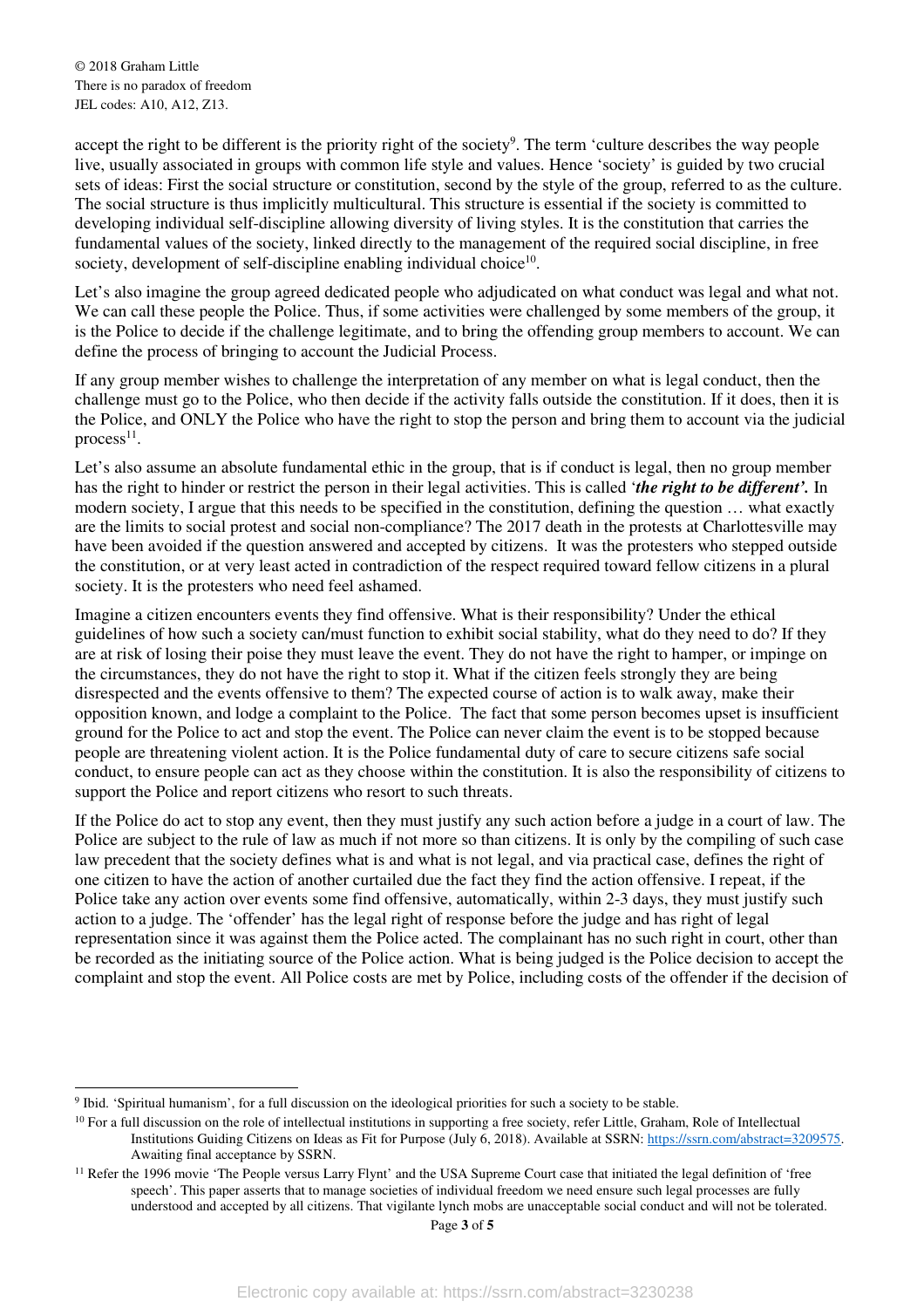the court is the Police overstepped their authority and the event should not have been stopped. If the Police action upheld<sup>12</sup>, then offender faces all legal costs<sup>13</sup>.

The legal issue is not that people are offended and threaten to act but is the event in itself deemed offensive within the context of a plural society dedicated to celebrating and encouraging differences. It is the Police who must justify themselves. If the offender disagrees with the court decision, then it can be appealed, to a higher court if appropriate.

If the Police decide no action necessary, then they tell the complainant that they need review their ethics and moderate their emotional responses and accept the right of people to be different from the way they may think. Such is the essential and fundamental ethic of a plural society dedicated to individual freedom.

Currently in NZ society<sup>14</sup>, for example, there is no established process for determining what is and is not legal when a person offended by the event. The decision is left to social debate typically in the media, and usually lacks balance and lacks authority, with each point of view holding forth the right to interfere with the other point of view. The emergence of conflict over for example, 'hate speech', as a source of social tension was inevitable in a society enabling alternative points of view, and results from the evolution of diversity ahead of the ethics and social maturity to manage the diversity<sup>15</sup>. It is essential formal, transparent social processes be established to manage issues of 'taking offence', and the Police established as the only group able to make the decision that some event is offensive, further that the Police decision is then balanced by the court review and decision, which then become case law precedent guiding future social conduct. If it is not dealt with by formal social process, which refines the constitution of the society, then the society will degenerate into conflict dominated by vigilante lynch mobs asserting their view of what is and is not offensive. Conflict will escalate, the society fragment, and people will be injured and/or killed<sup>16</sup>.

The is no paradox of freedom here, no issues of tolerance and intolerance between citizens. The process is called the *rule of law*. If it is legal within the constitution, which would include all the case law precedent, then no member of the group may stop it. If it is illegal within the constitution, then it is the role of the Police to decide if the person is to be bought to account. The scientific general theory of psychology directs that it is ONLY via the rule of law that freedom in diversity can be a stable society.

What modern western society must learn is that because one does not like what another person is doing does not give the right under any circumstance to hinder, restrict or otherwise try and stop them doing it.

To succeed, a society dedicated to individual freedom MUST be based on full acceptance of the rule of law. I refer to it as a constitutional based society dedicated to social development via the development of the selfdisciplined conduct of citizens abiding by the constitution. It does not have to be a democracy<sup>17</sup>.

Page **4** of **5**

 $\overline{a}$  $12$  If a complainant disagreed with Police decision not to act, they may challenge in court. If Police decision upheld, the complainant must pay all legal costs.

<sup>&</sup>lt;sup>13</sup> It would be very simple to devise a punishment regime for multi-offending, with perhaps a warning for repeat of the same offence (no court decision needed). Then escalating fines for repeat offences, backed by the power of the state to enforce payment including asset confiscation.

<sup>&</sup>lt;sup>14</sup> From the example of Charlottesville, and from various news broadcasts, I suggest the problem is throughout the free world. It is predictable that the problem would emerge as significant across the free world at the same time since the social evolution of all western 'free world' nations is on parallel time lines.

<sup>&</sup>lt;sup>15</sup> Ibid, 'Spiritualism humanism', for a full discussion of the ideation and ethical ideology necessary for a stable plural society.

<sup>&</sup>lt;sup>16</sup> As is frequently the case, USA is the most socially advanced society, the leading example of social freedom and the first typically to exhibit the problems as a society derived from the inherent tension between the path of individual freedom, and the path of enforced group compliance. There has already been one death in Charlottesville under the exact circumstances as referred.

 $17$  This is a crucial point. This paper and the fundamental science which supports it shifts the core nature of western philosophy from 'democracy' to social development via development of citizen self-disciplined conduct within the constitution. Democracy emerged as a peaceful way and a socially broad way which included all citizens of replacing bad governments when needed. There are however, other ways of doing this that are not 'democracy' as currently conceived. Any peaceful social process for replacing bad government when required must however meet several criteria of performance, for example: (1) It must be judged 'fair', by citizens. (2) It must enable any citizen to put themselves in contention as a 'politician'. (3) It must convey to the final decision makers the wishes and aspirations of citizens. (4) It must be dedicated to social development via development of selfdiscipline of citizens. (5) It must be committed to the rule of law. (6) It must operate social processes in a reliable and transparent manner, especially where those processes involve decisions on a citizen's legal status. (7) It must have scope for citizens to discuss and challenge political and legal decisions without fear of state retaliation.